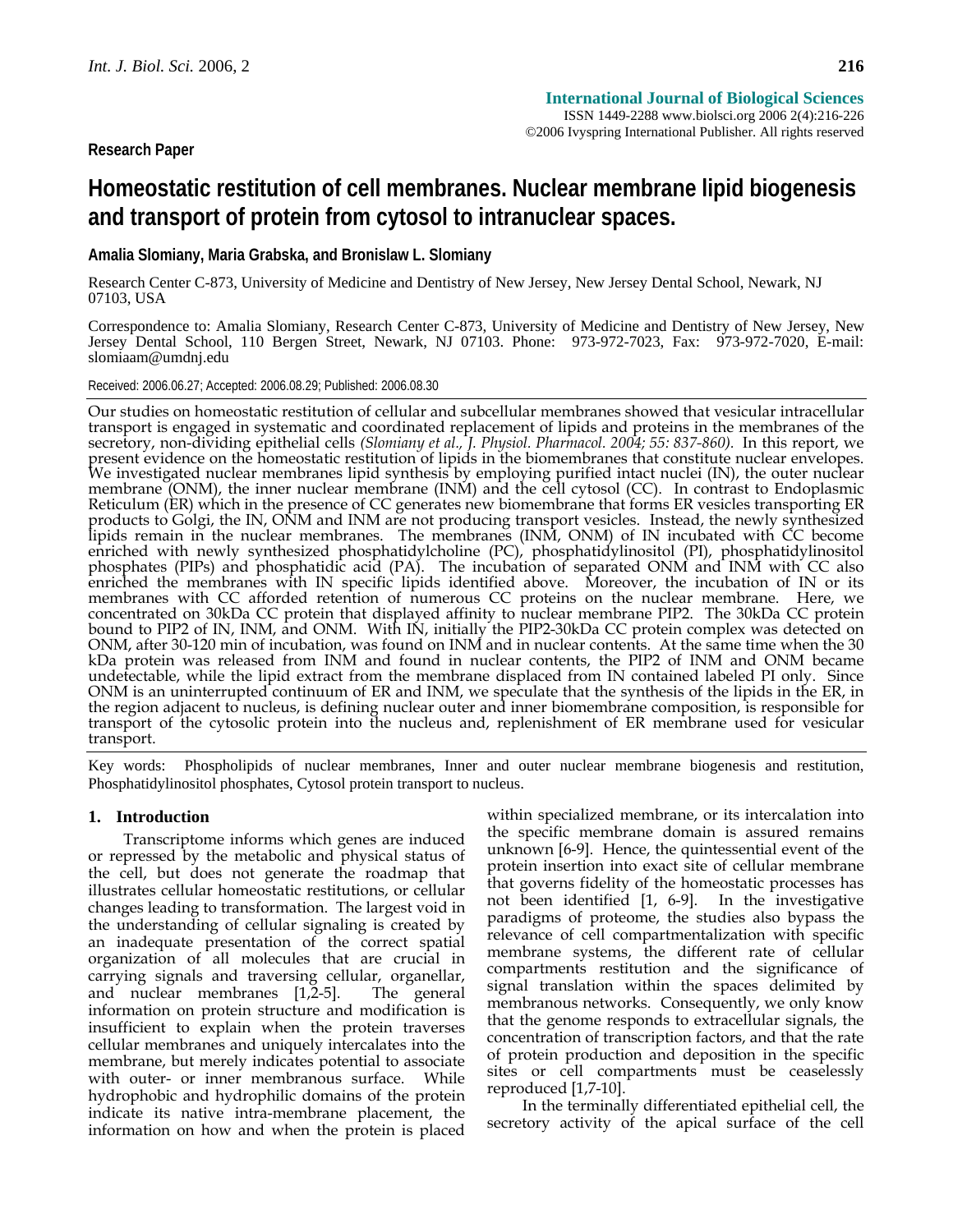requires steady and precise regeneration of cellular organelles, nucleus and the cell membrane. Thus, to sustain the designated and functional structure of the cell, the processes are engaged that generate new membranes and catabolize the membrane that is modified by signal-induced receptors [5,11-19]. Yet, this fundamental aspect of the whole cell reassembly is not investigated, and the synthesis of cellular membranes is presumed as deposition of native or extraneous lipids from cytosol, or the intracellular retrieval of the membranous transporters after release of the secretory cargo [7,8,20-26]. The provisional assumptions of the cell membranes regeneration are not challenged or argued that such processes would create indistinguishable cellular membranes, and not the membranes that provide discretely dissimilar profile for each intracellular organelle. Moreover, the receptors affinity to membrane due to hydrophobic amino acid sequence in the protein is also presumed as sufficient argument for the receptor intercalation into the membrane [20,23,27]. Hence, when the intercalation of membrane receptors takes place is not pursued.

Our investigations on biomembrane biogenesis concentrate on the initiation and restitution of the cellular membranes and provides evidence that in endoplasmic reticulum (ER), the membrane lipids and the specific membrane protein are intercalated and as ER transport vesicles delivered en bloc to Golgi [13-18]. In Golgi, the maturation/modification of the membrane ensures distinct composition of the transport vesicles that restore original proteins and lipids in Golgi, endosomes, and apical cell membrane [16-18]. In this report, we present evidence on the restitution of nuclear membranes which proceeds through the synthesis of lipids in the outer nuclear/ER membrane, and hypothesize that such a course of events is connected to the restitution of the inner nuclear membrane, transport of the cytosolcontained protein to nucleus, and the restitution of ER membrane. The finding that cell cytosol impacts organelle and nuclear membrane restitution provides important clue for designing media to redirect, impact or control cell growth, differentiation, and transformation.

## **2. Materials and Methods**

# **Perfusion buffers**

(a) buffered saline, with 10 mM potassium phosphate, pH 6.8, (b) buffered saline containing 0.5 mM  $MgCl<sub>2</sub>$  and 0.5 mM  $MgS0<sub>4</sub>$ , (c) buffered saline (100 ml) containing 66 mg collagenase, 80 mg hyaluronidase, and 2 g of albumin, (d) MSB, pH 6.9 buffer consisting of 0.1 Pipes, pH 6.9, 2.0 M glycerol, 1mM Mg acetate, 0.5 mM EGTA and mixture of protease inhibitors consisting of leupeptin, aprotinin and PMSF, (e) MSB buffer containing 0.2 % Triton X100, (f) 50 mM TRIS-HCl, pH 7.4 containing 0.25 M sucrose, 10 mM  $MgCl<sub>2</sub>$  1 mM DTT,10 mg/ml leupeptin and 2 mM PMSF.

#### **Perfusion of rat liver and isolation of hepatocytes.**

The abdomen of anestetized rat was open and liver cannulated and perfused with 50 ml of ice cold Hanks Balanced Salts (Sigma) without Ca2+containing 20 mg collagenase, type IV, 20 mg hyaluronidase, 1 g defatted albumin, and 3g of heparin. After initial perfusion, the liver was removed from animal abdomen, cut into slices and incubated with cold Hanks solution. Thus prepared slices were subjected to incubation in tissue incubator in 95%  $0_2$  and 5%  $\text{C}0_2$ for 40 min, at 37°C. The slices were broken up with rubber policemen, incubated for additional 10 min and filtered through nylon mesh that separated single cells from larger debris. The cells were then centrifuged at 50xg for 2min, washed twice with the enzyme-free Hanks medium, twice with the Minimum Essential medium and counted in hemocytometer. Thus prepared cells were used for preparation of nuclei [28] subcellular organelles and cell cytosol [13- 17] and lipid rafts [29]. In the experiments dedicated to the determination of lipid synthesis with and without cell cytosol, the preparations of intact nuclei were additionally rinsed with PBS and urea-PBS in order to remove the residual cytosolic proteins from the nuclear membranes. Thus prepared intact Nuclei (IN) were used for preparation of outer nuclear membrane (ONM) and the Inner Nuclear Membrane (INM). The DNAse treated nuclear matrix, the nuclear contents [28] was used in the set of experiments where instead of the CC, and the nuclear contents was checked for the phospholipids synthesizing activity. The synthesis of phosphatidylinositides and phospholipids was determined using radiolabeled [3H] inositol and arachidonate and [3H]choline [13-17]. The synthesis of transport vesicles (ER, Golgi transport vesicles) was performed in medium containing cytosol at concentration of 5 mg protein/ml of incubation mixture enriched with 50 mM ATP, 250 mM, 50 mM GTP, 5 mM creatine phosphate, 8.0 IU/ml creatine kinase, and where indicated 25 mg/ml RNase, 10 mM UDP-Glc and 10 mM palmitoyl CoA [13-18]. The same preparation of cytosol was used in the experiments with intact nuclei and nuclear membranes.

# **Isolation and separation of outer and inner nuclear membranes.**

One volume of the isolated hepatocytes or the IN was homogenized in 8 volumes of 10 mM potassium phosphate buffer, pH 6.8, 1.3 M sucrose and 1mM  $MgCl<sub>2</sub>$  to rupture at least 80 % of nuclei [28]. The unbroken cells were removed by centrifugation at 50xg for 3 min, and the homogenate centrifuged for 15 min at 1000Xg. The soluble cellular material was saved for experiments evaluating its impact on membrane synthesis, and the nuclear pellet processed further [28]. The nuclear fractions were suspended in a minimum volume of buffered sucrose, adjusted to 2.2 M buffered sucrose with 2.4 M sucrose in the same buffer, followed by centrifugation at 100,000xg (27,000rpm in Beckman 45 Ti rotor) for 1h. The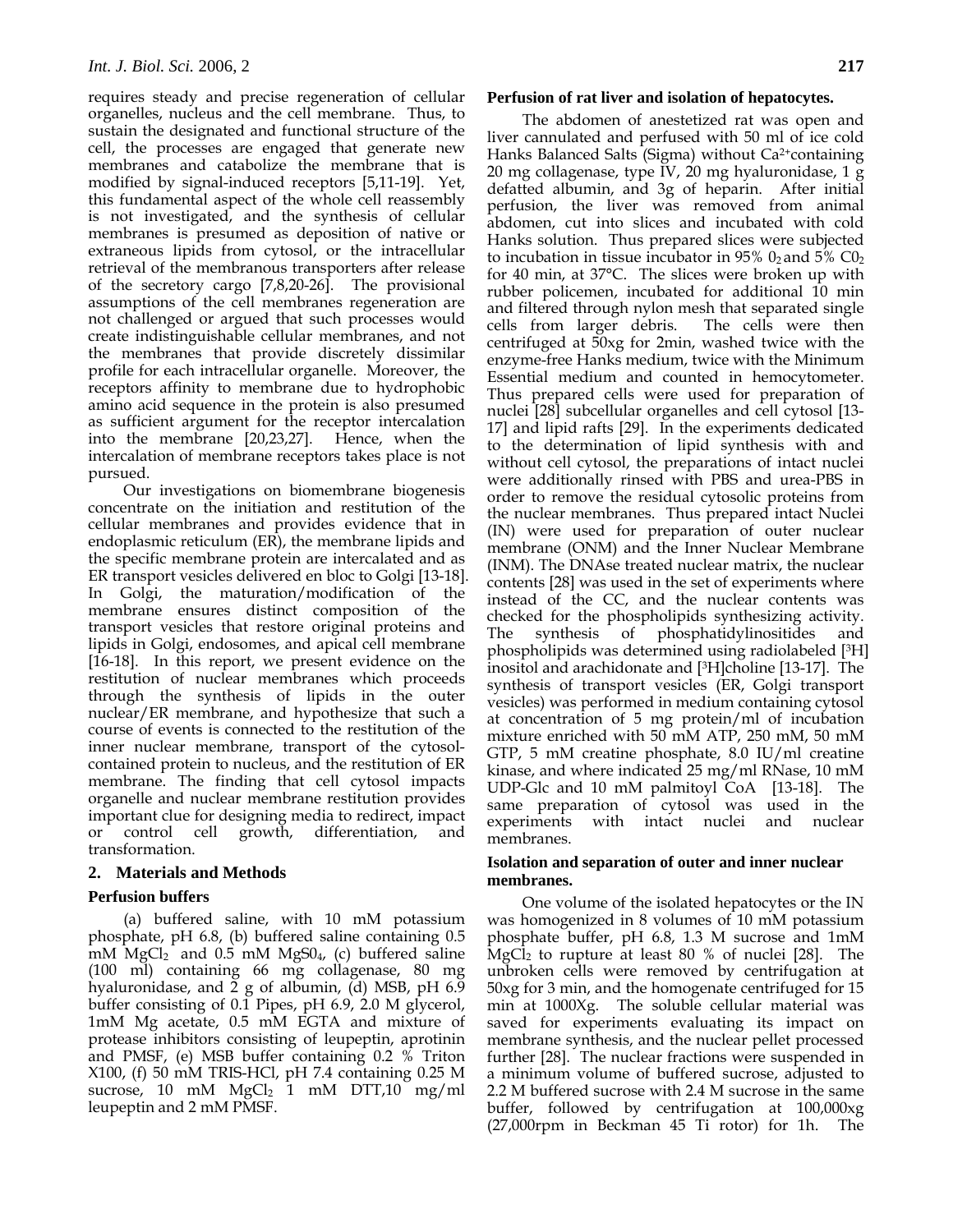resultant pellet was suspended in 20 mM Tris-HCl, pH 7.5, centrifuged at 1000xg for 15 min, and the recovered nuclei suspended in a buffer (f) at concentration of 2 mg protein/ml. The preparation was then adjusted to  $1\%$  (w/v) with sodium citrate and incubated on ice with gentle stirring for 30 min and then centrifuged at 500xg for 15 min. The obtained supernatant contained the outer nuclear membranes ONM whereas the pellet contained the INM [28]. The pellet was suspended in buffer (f) at concentration of 5 mg/ml and digested with DNase 1 (250 mg/ml for 14 h at 4°C). The digested material was separated on sucrose gradient of 0.25-1.6- 2.4 M sucrose by centrifugation at 10,000xg for 2h. The inner nuclear membranes were recovered at 1.6 M sucrose boundary. The fraction of ONM was collected from citrate supernatant by centrifugation at 100,000xg for 20 min. The membrane pellet was suspended in buffer (f) and subjected to the same treatment as INM. The resultant 100 000Xg pellet of ONM was suspended in buffer (f). On the average, the preparation initiated with material obtained from two rat livers yielded 4.7 mg of inner and 3.1 mg outer nuclear membranes.

In the experiments employing IN, the incubation with CC followed by separation of the ONM and INM, the IN samples were subjected to additional sucrose gradient purification. The samples of IN were suspended in 40% buffered sucrose by adding 80% sucrose in 150 mM NaCl, 25 mM TRIS, pH 7.5 buffer and overlaid with 10-30% sucrose gradient in the same buffer and centrifuged at 29,000xg for 21 h. Following gradient centrifugation, the nuclei were recovered from 40 % bottom layer by diluting out sucrose with the buffer and centrifugation at 1,000xg for 10 min. The nuclear pellet was then suspended at a protein concentration of 2mg/ml in 1% citrate and proceeded with separation of outer and inner nuclear membranes. The material recovered from the gradient, was subjected to lipid extraction and SDS-PAGE. This treatment separated any cell membranes that were trapped with nuclei, and allowed us to determine whether incubation of IN with CC produced extranuclear radiolabeled membranes replacing ER membranes used in transport.

## **Cell surface and cell cytosol labeling with NIP.**

An aliquot of purified cells corresponding to 1 mg of cell membrane proteins or 1 mg of CC protein/ml of PBS, pH 7.4 was incubated with 10 μl 4 hydroxy-5-iodo-3-nitrophenyl acetate (NIP) in DMSO for 1h at 37°C. The excess of the reagent was removed on Sephadex G-25 column. The protein collected in three 1ml aliquots was used for incubation with individual lipids applied to microplates (ELISA) or with IN, ONM, INM or the respective lipid extracts. Where indicated the rat anti NIP IgG was also used. Protein recovery was calculated by multiplying the concentration of protein by the volume of the derivatized protein fraction recovered from the separation column. On the average, the concentration of NIP hapten was  $1.0 \times 10^{-5}$  mmoles/ml protein and 5.0 moles of NIP hapten/mol IgG. The absorbance of the derivatized protein was read at 280nm and 430nm.

## **3. Results**

By choosing the cells which are extremely active in the synthesis and transport of the secretory proteins we were able to determine the specificity and lipid composition of the biomembrane that delivers the ER products to Golgi, determine the fine adjustments in the biomembrane composition for the restoration of the apical epithelial cell membrane, and the membrane which was provided for the restitution of endosomes [18].Our previous studies have demonstrated that intracellular vesicular transport is dependent on the finely tuned synthesis of the cellspecific protein and lipids that assemble a precise vesicular biomembrane in ER [13-18]. Precise and explicit intercalation of the protein into the membrane can only take place when the translation of mRNA and synthesis of biomembrane proceed concomitantly within the ER space capable to generate specific lipids and translate specific mRNA [10,18]. Moreover, the composition of lipids and the membrane protein of a new membrane and the vesicular cargo determine the generation and directional transport of ER vesicles to Golgi. Thus, we found out that the synthesis of ceramides determines the quantity of transport vesicles that deliver protein to Golgi [18]. Concurrently, the substrates in the in situ medium (the cell cytosol) defined the process of transport vesicles synthesis and delivery to the next organelle, since depletion of mRNA from the cytosol reduced the overall transport to Golgi, and was rescued with reinstatement of the initial cytosolic mRNA [18]. Together, these results allowed us to hypothesize that synthesis of the intracellular biomembrane and the protein in ER must be initiated in a explicit site of the organelle, the site that is capable to assemble constitutive protein, specifically formulated biomembrane, and deliver it en bloc to the destination point.

In this report, our studies on nuclei and the inner and outer nuclear/ER membrane reveal feasible path associated with nuclear membrane restitution and transport of the cytosolic protein into the nucleus. While the previous studies [13-18] determined the requirements for the transport and restitution of biomembrane that constitute the outer apical portion of cell membrane and the membranes of Golgi and endosomes, the restitution of ER and the cell nucleus membranes were not apparent or consequential of the same pathway. Also, it was evident that ER is not renewed by the retrograde vesicular transport, since the lipids of ER and nucleus are not identical with the lipids of the apical cell membrane [25,26,29-32]. In addition, we could not substantiate a popular explanation of the subcellular membrane modification through the transferring of the individual lipids from cytosol into ER [33], or nuclear membrane [29,34], or bi-directional transport between ER and Golgi [26]. As shown in our previous investigation [18] and here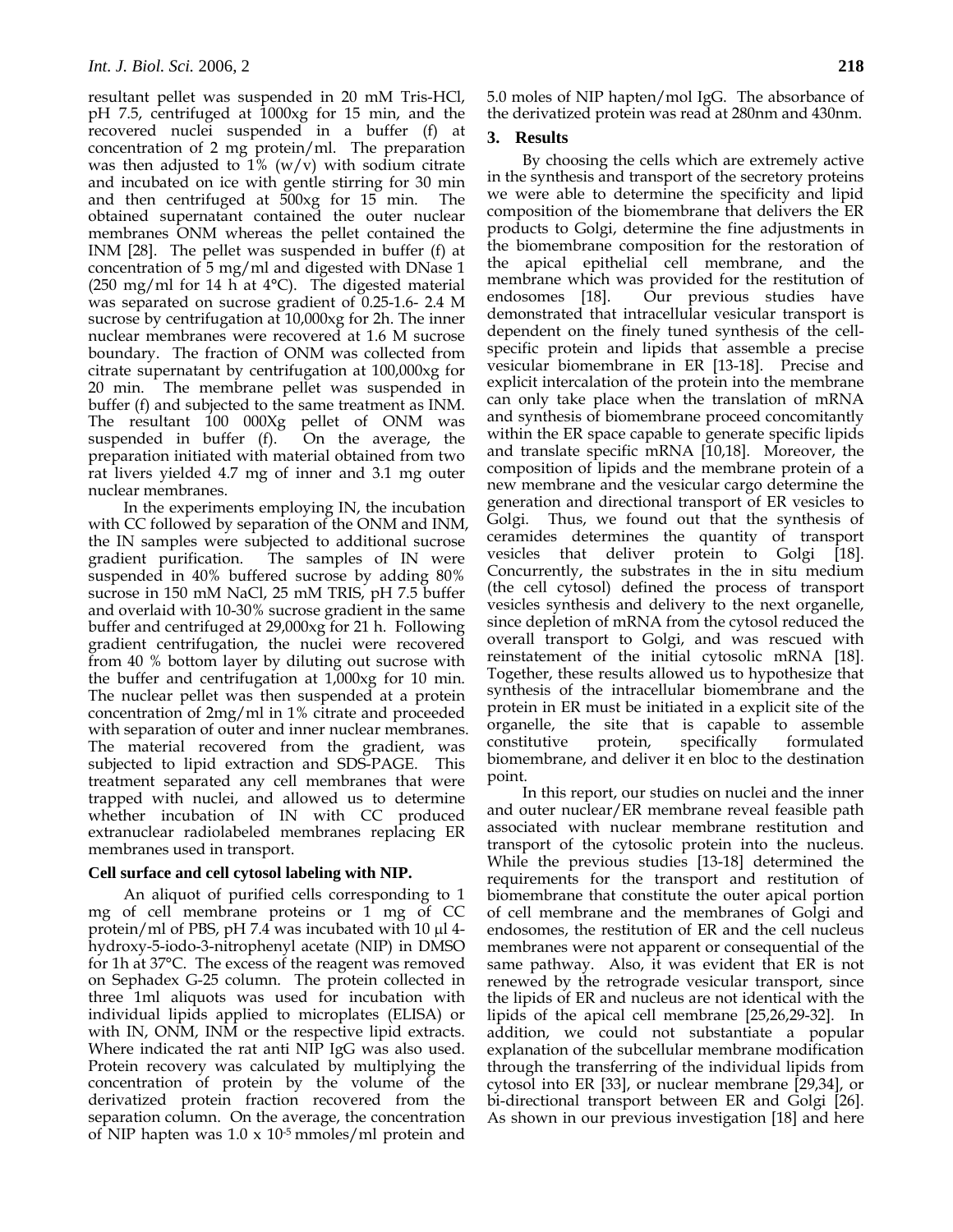in Fig. 1 (panel A, lanes 1,2,3), the incubation of ER, IN, ONM with cytosol enriched with sphingolipid extracts from Golgi vesicles, cell membrane rafts and caveolea, and apical cell membrane was not facilitating lipid integration into the membranes, and the lipids remained in cytosol (lanes 4,5). On the other hand, addition of lipid precursors ([3H]inositol, [3H]palmitate or [3H]choline) to CC produced membranes with newly synthesized integrated radiolabeled phospholipids and ceramides (lanes 7,8,9).

Figure 1. Requirements for biomembrane generation. Restitution of ER and nuclear membranes is accomplished by site-specific membrane biogenesis. and is not derived from retrograde transport of lipids, membrane rafts or caveolea from cell membrane. **(A)** Incubation of ER, IN, ONM with active CC enriched with ceramide-labeled sphingolipids isolated from Golgi vesicles (A-1, B-1), cell membrane rafts and caveolea (A-2, B-2) and cell apical membrane (A-3, B-3), has not produced the membranes<br>labeled with sphingolipids. The lipid extracts from labeled with sphingolipids. incubated ER, IN, ONM (A1-3), respectively were free of radiolabeled lipids provided in CC. The labeled sphingolipids from Golgi vesicles and membrane rafts (A4) and from apical membranes (A5) remained in the CC. The incubation of INM with nuclear contents enriched with radiolabeled precursors of membrane phospholipids consisting  $[{}^{3}\text{H}]$  arachidonate and  $[{}^{3}\text{H}]$ inositol has not generated radiolabeled INM (A-6). In contrast, the active CC enriched with radiolabeled arachidonate, and inositol generated radiolabeled membranes of IN (A-7), ONM (A-8), INM (A-9), ER (A-10) and ER transport vesicles (A-11). The lipid extracts from the membranes (IN, ONM, INM, ER, ER transport vesicles), from CC and nuclear contents were applied to HPTLC and scanned in Berthold Analyzer for 16 hours. The  $\left[\begin{array}{cc} \frac{3}{2} \\ \frac{1}{2} \end{array}\right]$  palmitate labeled ceramides and sphingolipids prepared from Golgi vesicles (A-1) cell membrane rafts and caveolea (A-2) and cell apical membrane (A-3) as depicted in B-1-3 were used. The amount of radiolabeled lipids added to CC corresponds to the one depicted in B. The lipid samples shown in A represents material applied to HPTLC and subjected to chromatography in the solvent system separating free fatty acids (ethyl ether/hexanes, 7:3, v/v), while sphingolipids, phosphosphingolipids and phosphoglycerides remain unseparated and close to the origin. The detection of radiolabeled lipid was performed in Berthold radioactivity analyzer for  $16$  h. **(B)**  $[3]$ H]palmitate labeled sphingolipids corresponding to the amount used in incubation described in A following high performance thin layer chromatography (HPTLC) in chloroform/methanol/ water (65:35:8, v/v/v) mixture and scanning in Berthold analyzer for 16 h. The lanes correspond to sphingolipids extracted from preparations of 1-Golgi vesicles, 2-apical membrane rafts and caveolea, 3-apical membranes. **(C)** Synthesis of membrane lipids is affected by degradation of RNA in active CC. Synthesis of arachidonate and inositol-labeled lipids in IN, ONM, ER (C1-3) respectively, in the presence of RNase treated (C1-3), and IN, ONM in untreated (C-4, 5) CC. The scanning of the radiolabeled membranes was performed on membrane lipid extracts applied to HPTLC as described in A and scanned for 16 h in Berthold Analyzer. **(D)** The  $[^{3}$ H]inositol labeled lipids of IN (D-1), ONM (D-2), INM (D-3) are more complex than those synthesized in ER (D-4). HPTLC of the lipid extracts was performed in

chloroform/methanol/acetic acid/water, 65:35:8:4, by vol.) and scanned in Berthold radioactivity analyzer for 16 h.



Based on an assumption that the impact of the extreme secretory activity must be also substantial and evident in the ER/nuclear membrane restitution, we investigated the impact of CC on ER/nuclear lipid synthesis and the potential to generate transport vesicles. The results of the studies on ER/nuclear membrane synthesis demonstrated that restitution of nuclear membranes is also associated with the ability of endoplasmic reticulum to synthesize membrane lipids and cellular protein (Fig. 1A, lane 10,11 and Fig. 1C). The RNase treated CC displayed minimal activity in biomembrane lipid synthesis (lanes 1,2,3), which was resumed in the presence of RNAcontaining untreated CC (lanes 4,5). However, membrane lipids were not synthesized in the presence of nuclear contents (Fig. 1A, lane 6) and with or without RNA, the transport vesicles production by IN was not observed. Moreover, the lipid composition of ONM/ER was different than that of ER and ER transport vesicles Fig. 1D and Fig. 2).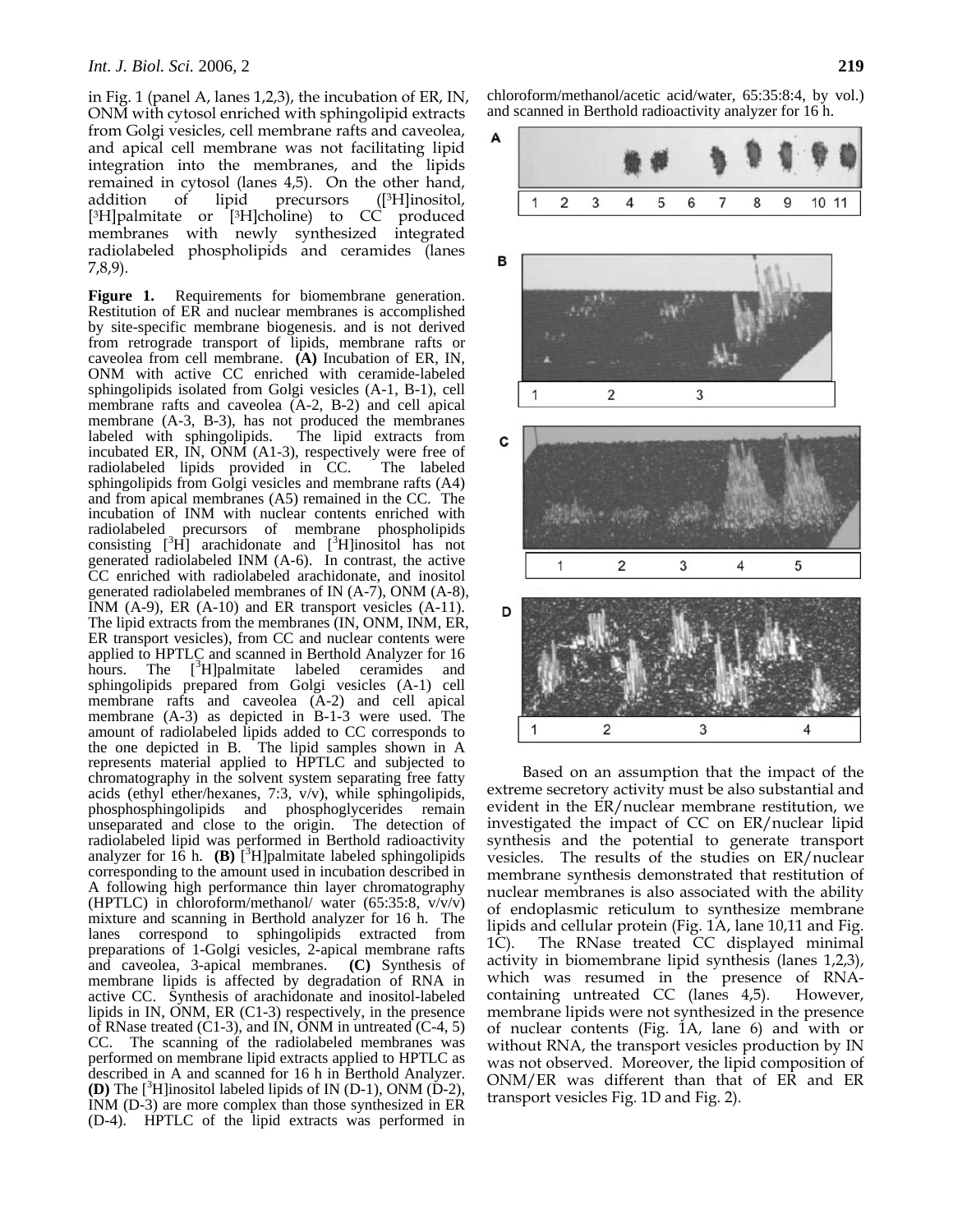#### *Int. J. Biol. Sci.* 2006, 2 **220**

**Figure 2.** Phosphatidylinositides, and phosphoglycerides comprised of phosphatidylcholine (PC) and phosphatidic acid generate ONM and INM of nuclear membranes. The two dimensional HPTLC was used to identify phospholipids of ONM  $(A)$ , IN  $(B)$ , INM  $(C)$ , ER  $(D)$ . The HPTLC was fist performed in solvent mixture consisting of chloroform/methanol/acetone/25% ammonium hydroxide 43:38:5:8, by vol. dried thoroughly to remove excess of moisture and ammonia and developed in second dimension in solvent system consisting of chloroform/methanol/acetic acid/water (65:35:8:4, by vol.). To identify different phospholipids, the HPTLC were subjected to iodine vapors, ninhydrin spray, phospholipids detecting spray and orcinolcarbohydrate-detecting spray. Based on the results of these experiments the lipids isolated from the membranes were identified as 1-phosphatidylinositol bisphosphate (PIP2), 1'-<br>phosphatidylinositol monophosphate (PIP), 1''phosphatidylinositol monophosphate (PIP), phosphatidylinositol monophosphate (PIP), phosphatidylcholine (PC), 3-phosphatidylcholine (PC), 4 phosphatidylinositol (PI), 5-phosphatidic acid (PA).

![](_page_4_Picture_2.jpeg)

![](_page_4_Picture_3.jpeg)

![](_page_4_Figure_5.jpeg)

![](_page_4_Picture_6.jpeg)

As shown in the figures, the incubation of ONM/ER with cytosol afforded synthesis of PC, PA, PI and PIPs, but the ceramides were not formed. In contrast, and as shown previously [30], the ER engaged in formation of ER transport vesicles was involved in synthesis of ceramides, and only phosphatidylinositol (PI) was representing phosphatidylinositides in their membrane (Fig. 2D). The ER/nuclear membrane- generated lipids consisted of PIPs, PI, PC and PA (Fig. 2 A-C) and all remained in the nuclear membrane. Hence, we rationalized that such restitution of ER membrane renewed ONM, compensated for the portions of ER membrane engaged in ceramides synthesis and exported in the form of vesicles delivered to Golgi. But, at the same time, the interpretation was not providing explanation for regeneration of physically distant INM. The presence of PIP2 on IN, its ONM and INM membrane could be explained if PIPs synthesis was supported by nuclear contents or ONM supplied new PIPs through lateral movement of the nuclear membrane. Such movement would allow the import of lipids and lipid- associated cytosolic protein to the nucleus.

To demonstrate whether membrane synthesis and transport to nucleus are concurrent with delivery of cytosolic protein to nucleus, the synthesis of ER/nuclear membrane was investigated with NIPlabeled cytosolic proteins. Here, we concentrated on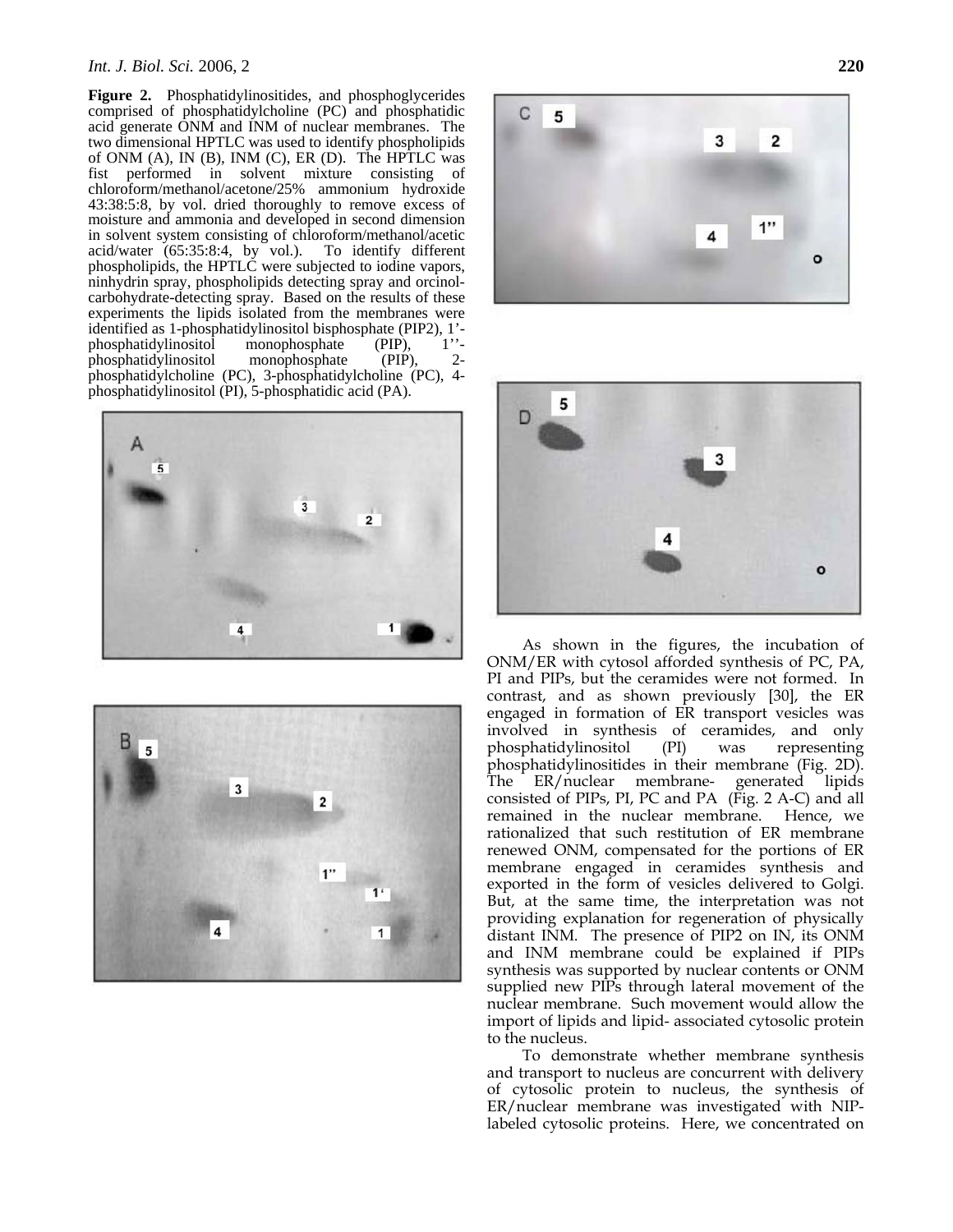**Figure 3.** Interaction of NIP-labeled 30kDa protein of CC with lipids of IN, ONM, and INM represented by phosphatidylinositol bisphosphate (PIP2), phosphatidylinositol (PI), phosphatidylcholine (PC), phosphatidic acid (PA) and sphingolipids of ER-transport vesicles and Golgi represented by ceramides (Cer) and sphingomyelin (SM) and neutral lipids (NL) consisting of glycerides and cholesterol. Microtiter plates were coated with of with 0.5 to 20 μg lipids extracted from the IN, ONM, INM, ER transport vesicles, Golgi transport vesicles and cell apical membrane, reacted with 1.0-1.5 A<sub>280</sub> NIP-labeled 30kDa cytosolic protein for 120 min, followed by incubation with CC proteins (1mg/ml). After incubation, the plates were rinsed with PBS containing 0.05% Tween and read at A280. Each reaction was performed in triplicate.

![](_page_5_Figure_3.jpeg)

**Figure 4.** Identification of 30 kDa CC protein in IN, ONM, INM following incubation with NIP-labeled CC protein is depicted in the upper panel. The protein extracts from IN (lanes 1,4) ONM (lanes 2,5) and INM (lanes 3,6) incubated with NIP-CC protein for 30 min (lanes 1-3) and 60 min (lanes 4-6) and the purified 30 kDa NIP-protein (lane 7) were subjected to SDS-PAGE and western blot. The NIP labeled proteins retained on the membranes were identified with anti NIP IgG.

The IN incubated with NIP-labeled cytosol acquired 17.6mmoles of NIP-labeled cytosolic proteins on the 4.0-4.5 mg/ml IN (Fig. 4 A, B). After 30 min incubation in NIP-free cytosol, the IN-labeled protein decreased to 7.37 mmole/ml and to 4.46 mmole/ml after 120 min. Concurrently, the preparations of the INM and nuclear contents from NIP-labeled IN revealed the presence of NIP-labeled 30 kDa cytosolic protein in INM-bound and soluble form (Fig. 4 C, D). The incubation facilitated increase of NIP-hapten labeled protein on the INM (from 0.59 A430/2 A280 membranes to 0.95 after 30 min and to 1.15 after 120 min, and the appearance of labeled PIP2 in INM (Fig. 5). After 120 min incubation of the NIP-labeled IN in NIP-free cytosol, the INM-bound NIP-protein was mainly recovered from nuclear contents, the labeled phosphatidylinositides decreased in both membranes (Fig. 5 A, B) and PIP2 was practically undetectable in INM membrane, while the ONM retained, on the average,  $0.18 A_{430}$  of NIP-coupled hapten per 2A<sub>280</sub> of the protein, and

![](_page_5_Figure_6.jpeg)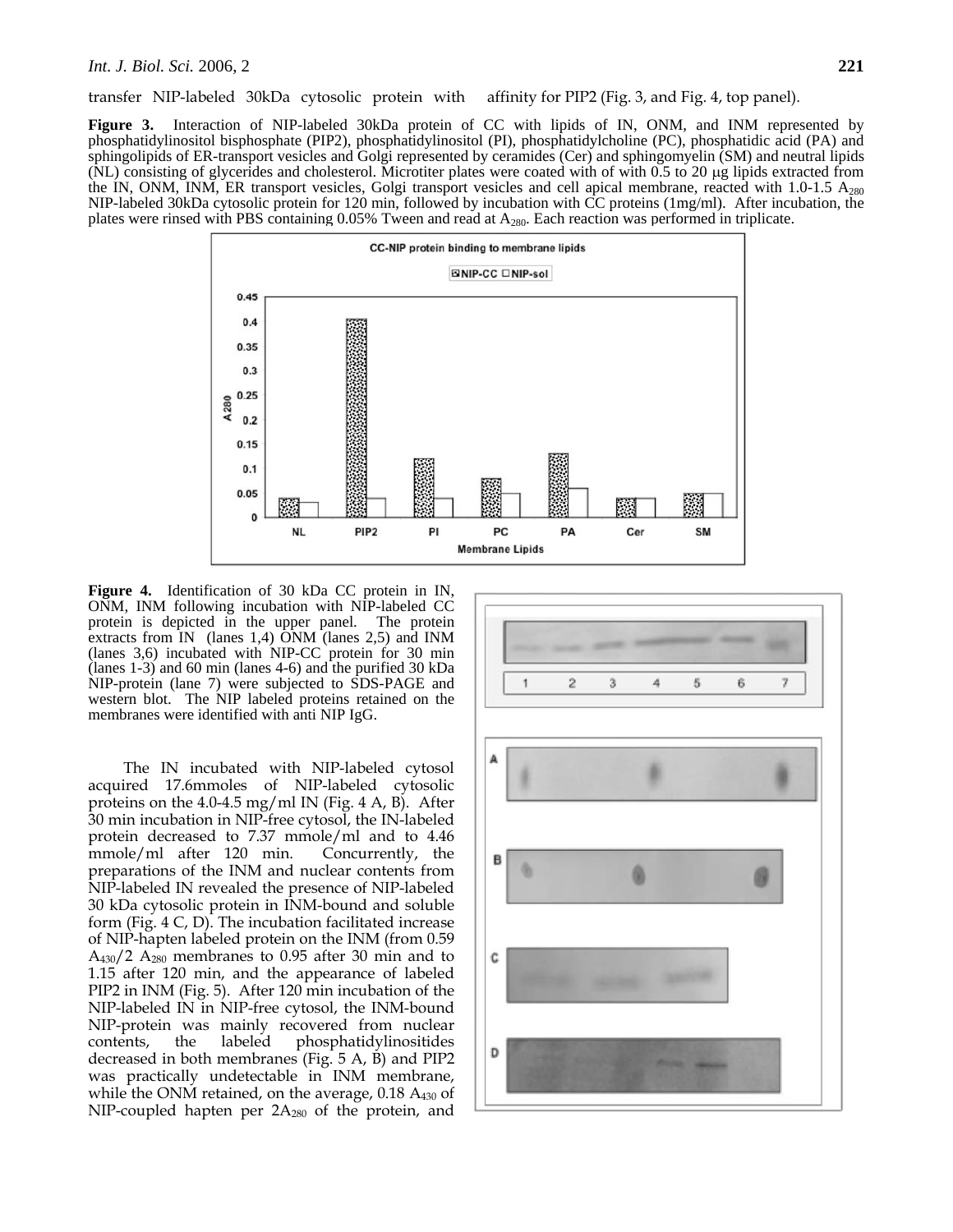contained labeled PI. Also, after 120 min IN incubation, the analysis of the material separating from IN membrane revealed fraction of membranes consisting of PC, PI and PA (Fig. 5D).

The NIP-labeled CC proteins association with PIP2 is demonstrated in panel (A), the NIP-labeled CC proteins at 5, 10, 20 μg/ dot are shown in (B), the increasing amount of NIP-labeled protein on INM, and in nuclear contents is shown in C and D, respectively.

The IN incubated for 30 min with NIP-CC were subjected to 60 and 120 min with unlabeled CC, followed by isolation of ONM, INM and nuclear contents. From each incubate the nuclear membranes and nuclear contents were separated by SDS-PAGE and the 30 kDa NIP-protein identified by western blotting. The NIPlabeled protein transfer from INM preparations is shown in C and the appearance of NIP-30 kDa protein in nuclear contents is demonstrated in (D). As evident, the NIP-30 kDa protein became detectable after 60-120 min incubation. The preparations of nuclear contents from shorter incubation periods contained undetectable concentration of NIP-30kDa protein.

**Figure 5.** Incubation of IN in active cytosol (CC) demonstrates movement of membrane lipids from ONM to INM and changes in phosphatidylinositides profile. During 60 min incubation with CC, the radiolabeled lipids decrease in the ONM and INM ( $\dot{A}$  and B, respectively). The IN labeled with  $[^{3}H]$ arachidonate and  $[^{3}H]$ inositol were subjected to incubation with unlabeled CC, followed by inner and outer membrane separation and detection of the relative amount of radiolabeled lipid present in the ONM and INM of the IN after 30 and 60 min incubation. The level and the initial composition of the labeled

phospholipids in ONM (Lane A) and INM (lane B) is depicted in panel C. Panel A demonstrates initial labeling of ONM (1), after 30 min (2) and 60 min (3) incubation of the IN. Panel B demonstrates the initial (1), 30 min (2) and 60 min (3) labeling of INM phospholipids. Following 60 min incubation of the labeled IN with CC, the IN were first subjected to the sucrose gradient purification and then to isolation of the ONM and INM and lipid extraction depicted in panels A and B. The lipids recovered from sucrose gradient-separated material from IN is depicted in panel D. The lipid extracts from the separated membranes were applied to HPTLC and subjected to two dimensional thin layer chromatography in solvent system consisting of chloroform/methanol/ammonia, 80:35:5,  $v/v/v$ , and after thorough drying to second dimension chromatography in chloroform/acetone/methanol/acetic acid/ water 30:40;10:10:5, by vol. The plates were dried and subjected to 16-h counting in Berthold Radioactivity Analyzer, to phospholipids detection, carbohydrate detection, ninhydrinpositive phospholipids detection and sulfuric acid charring. The combination of the screening The combination of the screening. allowed us to identify individual lipid of the membranes shown in panel D that consisted of phosphatidylcholine (PC) phosphatidylinositol (PI) and phosphatidic acid (PA).

![](_page_6_Figure_6.jpeg)

![](_page_6_Picture_7.jpeg)

In our opinion, the separated membranes from IN subjected to prolonged incubation with CC represent the ER scaffold that reentered cytosol and is used for ceramides synthesis and mRNA translation.

Based on the obtained results, we formed hypothesis that the region of ER representing ONM is involved in the synthesis of membrane that generates outer and inner nuclear membrane. The enlargement of the outer area of the nuclear membrane, causes lateral movement of the nuclear membrane inbetween nuclear pores and introduces the membrane with newly synthesized lipids to INM, which include PIPs (Fig. 2B) that import cytosol-derived protein into the nucleus. At the same time, continuation of the lateral movement out of the nucleus contributes to the membrane re-emergence from nucleus, transport of nuclear products to cytosol and, restitution of PI, PC, and PA-enriched ER membrane (Fig. 5D). Such movement would explain the presence of radiolabeled PIP2 lipids in the INM obtained from incubation of the IN with CC (Fig. 2A,B lack of lipid synthesis on INM facing nuclear contents, and appearance of the membranes that separate from purified and incubated IN that contain PI, PC and PA, the lipids which perhaps contribute to the restitution of ER membranes distant from ER/nuclear envelope.

Based on the lack of incorporation of NIP-labeled apical membranes and NIP-labeled caveolea into IN and ER (not shown since the NIP-labeled apical membrane proteins could not be detected in ER and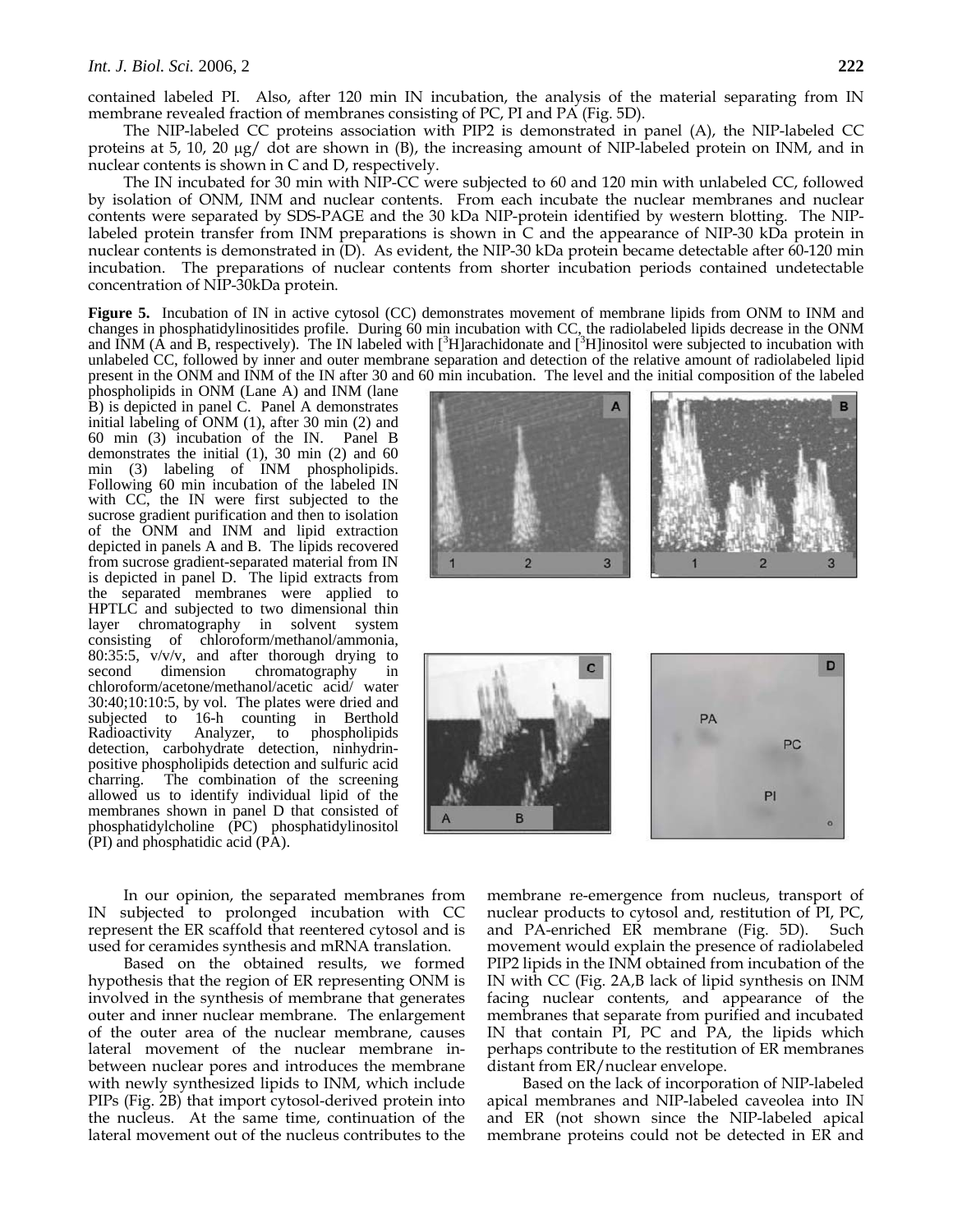nuclear membranes), we conclude that retrograde transport is neither contributing to the restitution of the ER/nuclear membrane nor to the transport of the phosphatidylinositides and cell cytosol protein to the nucleus. The incubation (up to 120 min) of the surface labeled hepatocytes with NIP has not introduced any NIP-labeled protein to either IN, ER or Golgi membrane. If any, the retrograde transport of biomembrane was not occurring in the detectable quantity, or the quantity that could restore the lipids and membranes used for constitutive secretory processes. The phosphatidylinositides detected in the nuclear envelope membranes were not derived from the pool of cell membrane, but were synthesized directly in the outer membrane of the nucleus. Their composition in INM phosphatidylinositides apparently is changing with PIPs hapten-associated protein, as the appearance of free NIP-30 protein in nuclear contents coincided with diminishing and changing PIPs profile in the INM (Fig.2C, Fig.4 C, D, Fig. 5).

Together, our studies suggest divergent and synchronous processes that restore cellular membranes and cell organelles. The CC impacts in synchrony the vesicular transport-assisted cellular and intracellular membranes synthesis restoring Golgi, endosomes and cell membrane, and the nuclear transport connected to nuclear membrane restitution, and ER membrane replacement. The divergent and ER membrane replacement. processes initiated in ER are concurrently impacted by the signaling clues deposited in the cell cytosol. And thus, the constitutive delivery of protein to the nucleus mediated through the synthesis of ER/ONM provides the link between genomic inherited design set in motion to restore cell components in homeostatic mode, as well as it may respond to signalinduced pathological cell differentiation in disease.

# **4. Discussion**

In response to myriad of stimuli, the receptors expressed by the cell regulate cellular signaling pathways impacting cell metabolism, secretory properties, electrical activity, shape, motility, and virtually all functions within the realm of genome [1,30,31,35]. Several operative mechanisms to accomplish this goal have been delineated, and the concept that transmission of extracellular signals to the interior of the cell is one of the most fundamental processes of cell membrane receptors is used without reproach. Yet, within this global concept, there are still numerous factors to investigate and provide clear depiction of the cellular elements that contribute to appearance of the final cell and its function. One of them is the cell membrane lipid network, the membrane lipid biogenesis, and the fidelity of the processes charged with membrane restitution. It is not explored how the receptor proteins are delivered to cell membrane and incessantly provided with the same elemental environment, how the transmembrane architecture of the receptors is ceaselessly reproduced, or how the movement of the cytosolic proteins to

nucleus is achieved [6,7,19,22,32,36,37]. Today, almost entire emphasis in cellular signaling is placed on the functional roles of RNAs in cytosol [10,28,38,39], and mutation-induced conformational changes in protein structure and function, simulated in most rudimentary lipid environment provided by the arbitrary cocktails of extraneous lipid mixtures or localized with aid of colored labels.

In our investigations we concentrated on the role of specific lipids in cellular membrane biogenesis that accompany the signaling processes, materialized in transcription, translation, posttranslational translation, posttranslational modification and homeostatic restitution of the cell [13-18]. Initially, we established that lipid biogenesis in ER is the elemental process initiating the intracellular membranes and vesicular transport from ER to Golgi [13-15]. The ER vesicles, consisting of newly synthesized lipids and proteins, transfer the synthesized cargo of proteins and newly assembled membranes from ER to Golgi. Further maturation processes of the delivered membrane, and the subcellular specificity of the membrane occurs in Golgi. The Cer of the membrane is used to synthesize sphingomyelin and glycosphingolipids, whereas PI is phosphorylated to PI3P and PI4P [14-18]. The transport vesicles with secretory proteins and the membrane containing PI3P and glycosphingolipids, displayed affinity for and fused with apical membranes, while the vesicles containing PI4P in their membrane were delivered to endosomes [16,18].

The specific biomembrane-protein assembly, and the lipid synthesized in ER and specifically modified in Golgi were in the entirety introduced to cell membrane or intracellular organelle [13-18]. Moreover, the vesicles capable of fusing with apical membrane would not fuse with ER or endosomes [13,14,18]. Further, the transport vesicles that remained integral part of endosomes would not integrate into the apical cell membrane, and in the experiments with apical membranes were found as portion of unattached vesicles remaining in the cytosol [16-18]. In both events, as determined by lipid composition of the products, the transport vesicles by fusing with membranes, delivered en bloc lipids and membrane proteins. The analysis of lipid composition of the products confirmed the specificity and irreversibility of the processes that allow ER membranes be free of SM and GLL. In our opinion, these data generate a solid support for our concept that transport is highly lipid membrane-specific, irreversible and that the retrograde transport is not returning empty transport vesicles to ER [26], since neither apical membrane specific lipids nor NIPlabeled apical membrane and caveolea [29,40] were identified in cell organelles.

If in the apical vesicular transport, the vesicles were recovered by the way of retrograde transport, fused with ER and resumed another round of transport, the composition of intracellular membranes would be uniform throughout, including cell and ER membrane. This is certainly not the case, since each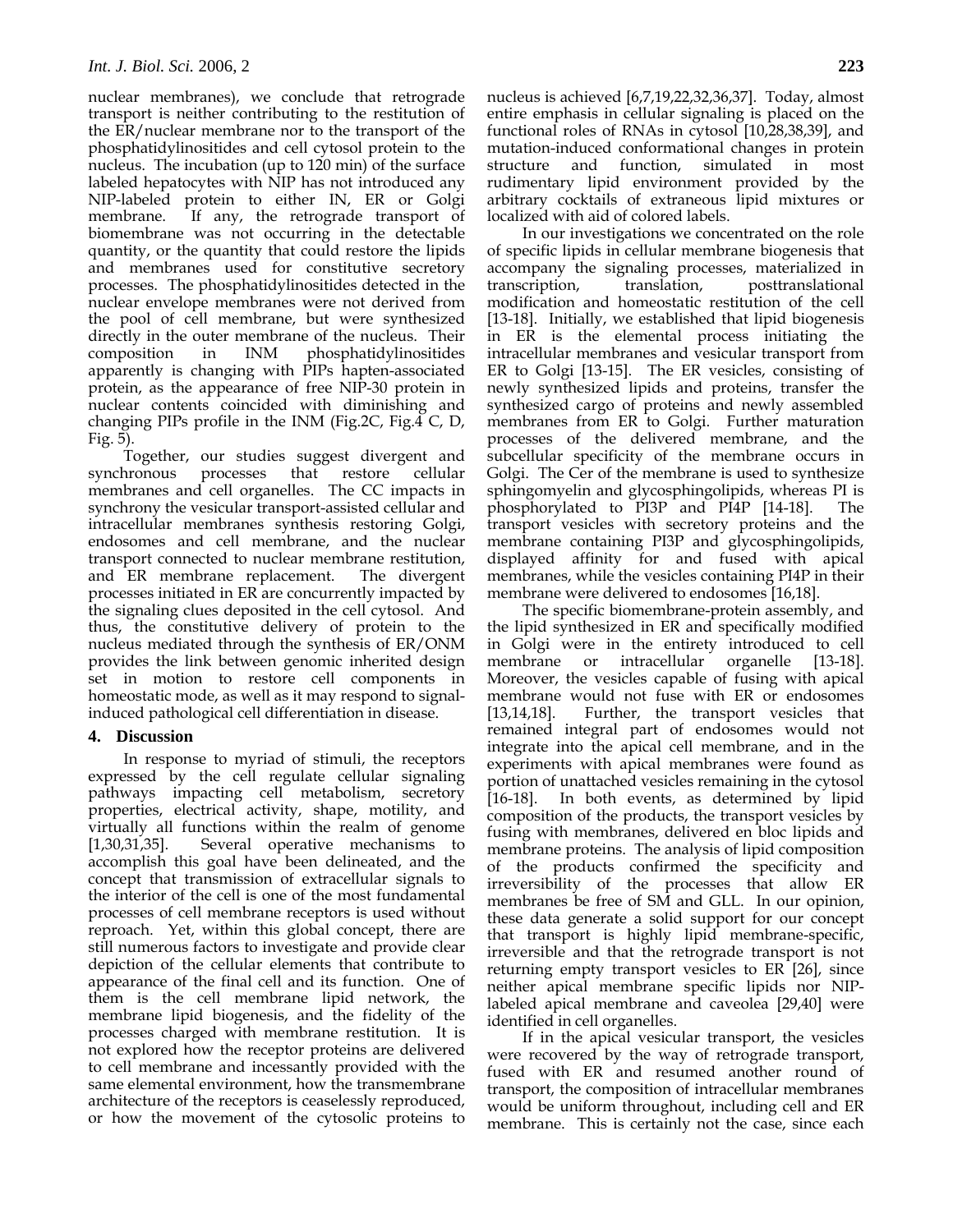organelle displays its specific membrane make-up [13- 18]. It may be argued that the intracellular organelle modification is associated with delivery of lipids from the cytosol [5,33]. However, as we have shown in our reports, the lipids suspended in the cytosol do not intercalate into specific membranes, but some in a fashion similar to transport vesicles [16-18] may merely associate with membrane proteins. For instance, the addition of Cer to cytosol does not stimulate production of transport vesicles, yields more vesicles or vesicles with higher concentration of Cer [16,18]. With the use of some artificial lipid mixtures that encase protein receptors, some retention of the complex on the membrane may occur, but certainly not the genuine insertion or multiple intercalations into the membrane is taking place.

The process of membrane renewal is coordinated with protein and biomembrane synthesis in ER [18]. Only if both processes coincide, the specific intercalation of the protein is feasible. In keeping with our hypothesis that specific lipids and proteins are synthesized at designated sites of ER are the findings on cotranslational assembly of a protein complexes encoded by a family of colocalized mRNAs [9,10]. Local recruitment of mRNAs to coordinate synthesis of the complexes contributing to overall cell motility by supplying new protein (new actin monomers precisely at the sites where they are needed) is an example of the location-specific translation [39]. Although data on cotranslational assembly of a protein complexes encoded by a family of colocalized mRNAs are derived from completely unrelated to membrane biogenesis experimental paradigm [10], it firmly attests to the significance of the assembly of protein complexes at the specific sites of ER.

While the vesicular transport is subject of many reviews and highly imaginative interpretations are offered to explain secretory transport processes, the issue of the transport to nucleus remains ambiguous [1,20,23,27-31]. The question still is how the cytosol protein can be transported onto the inner nuclear membrane surface [1-5,11,12, 28,35,38]. In recent studies on nuclear receptors, the structural analyses revealed phosphatidylinositides as ligands for the NR5 orphan receptors and showed that PIP phospholipids are involved in the receptor transport [6,21,38]. While elegant structural paradigms present the activation of lipid ligands-regulated receptors, the conformation of the interacting molecules is deduced from studies with artificial liposomes [2].

Our study presented in this report addresses similar issue of protein delivery from cytosol to the nucleus, and show that ER membrane directly appose to nuclear membrane is involved. The results demonstrate that nuclear membrane synthesized by ER-initiated synthesis of new membrane lipids and the enlargement of the outer layer of the nuclear membrane must generate lateral movement of the membrane between nuclear pores. Such movement not only allows restitution of the nuclear inner membrane but also imports the lipid ligand-associated

proteins from the cytosol to nucleus, and perhaps transfers the nuclear components to the cytosol. The fact that nuclear envelope consists of two layers of uninterrupted membrane connected with ER, provides most sensible explanation that lateral movement of the membrane is the most feasible process that connects nuclear, ER, and cytosolic events [11].

Interestingly, when the ER membranes, other than outer nuclear membrane were involved in the synthesis of lipids and generation of transport vesicles, the incubation of the ONM/ER with cytosol generated PC, PI, PIPs and PA but transport vesicles were not formed. The lipids were synthesized when the intact nuclei were incubated with the cytosol but not in the presence of the inner nuclear contents. On the other hand, the experiments performed with INM and ONM derived from intact nuclei but with cytosol afforded synthesis of new lipids in both membranes. The intriguing finding that INM is enriched with new lipids when incubated with the cytosol is in agreement with histochemical studies and the in vitro data suggesting the functional relationship between phospholipids and gene expression/transcription [19]. Yet, the existence of intranuclear synthesis of phospholipids is contradicted by the results of our experiments demonstrating that nuclear contents from purified nuclei is not capable to generate new phospholipids. Only, if the nuclear membrane movement is considered, our findings and those described above [19] can be reconciled by the interpretation that the appearance of new phospholipids in the INM is the consequence of ONM lateral movement-induced transfer. Such movement of the membrane would provide continuous transport of the lipid ligand-associated cytosolic protein into the nucleus, restitution of the nuclear INM phosphatidylinositides, and steady growth of ER membrane.

In keeping with the hypothesis is the fact that lipid ligand such as PIP2 interacts with cytosolic protein, but upon delivery to the nucleus the complex is dissociated. The NIP-30 initially in complex with PIP2 appears as free of lipid nuclear protein, whereas the PIP2 vanishes. At this stage we cannot provide evidence whether the PIPs degradation is taking place during release of the protein, or later before the membrane reenters cytosolic environment. The possibility exists that PIPs of INM are degraded by nuclear PLC and serve as a source of inositol phosphate in the nucleus. Recent study on RNA editing provide evidence that nuclear inositol phosphates are implicated in the formation of an active site of adenosine deaminase, and are important in the in vivo and in vitro deamination of adenosine [38].

The evidence that outer nuclear membrane/endoplasmic reticulum is involved in the synthesis of phospholipids and restitution of nuclear membranes, whereas the endoplasmic reticulum engaged in synthesis of transport vesicles containing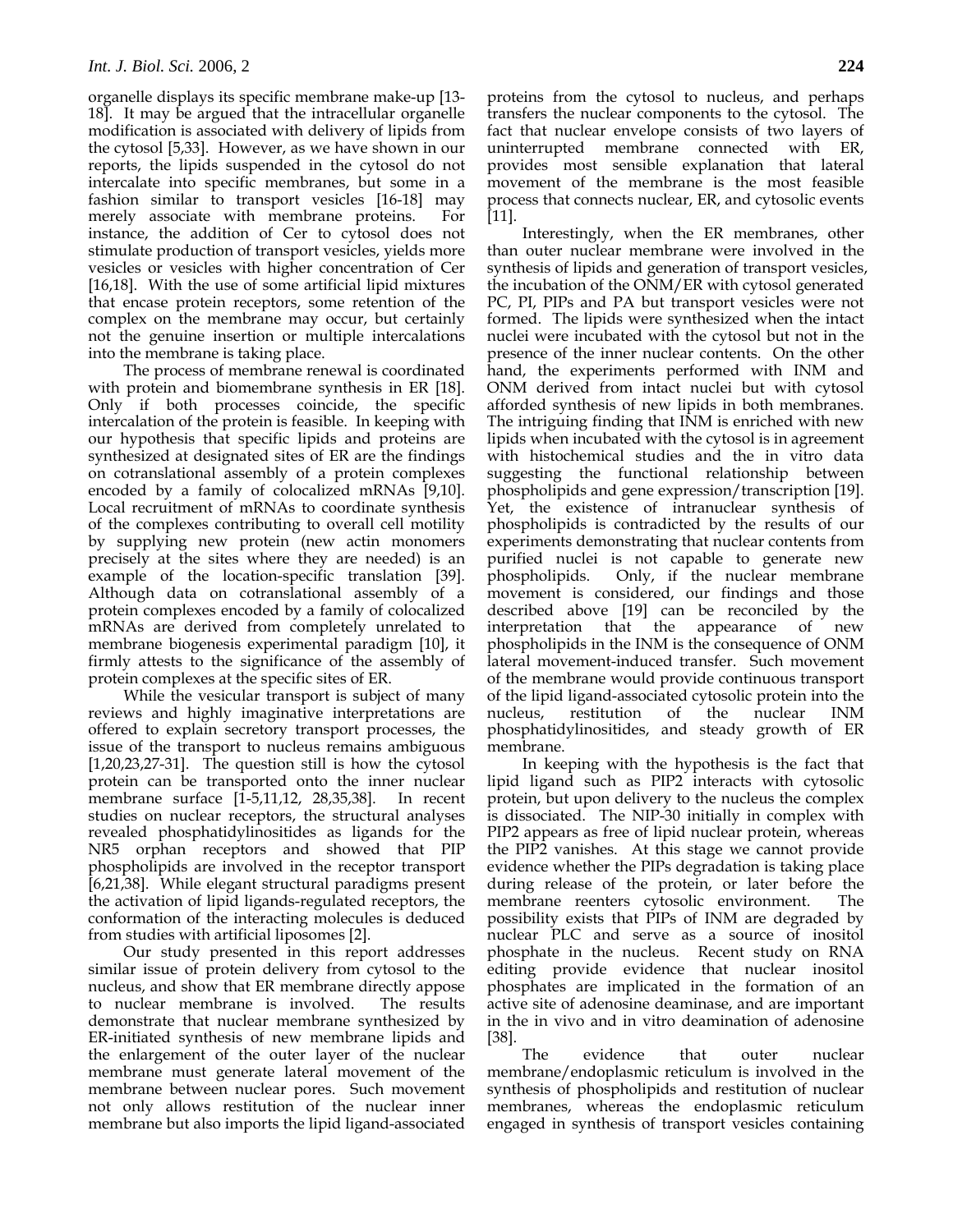ceramides is used for restitution of Golgi, endosomes and apical membranes, provides initial view of two<br>highly dependent pathways responsible for highly dependent pathways responsible for reproduction of cell components and prevention of the cell demise. The dynamics of the pathways appear to control homeostatic restitution of the cell and its organelles, and all is linked by the cell endogenous cytosol. Hence, the reassembly of the specific units of the cell is determined by (1) the type of cell, (2) the protein induced, (3) the site of the protein function, and (4) the metabolic status of the cytosol. Therefore, the replacement of native cytosol with the one derived from different cells, may indeed impact cellular appearance, physiological functions, and the processes associated with transcription, mRNA translation and small RNAs functions [33,38,39].

As the transcriptome represents the transcripts of genes expressed in the cell and informs which genes are induced or repressed by the metabolic status and physical environment of such cell, the path between the signal translation into the gene transcription and the translation of the transcripts into cellular components was not spatially discerned heretofore. Our studies show that the intracellular and cellular membranes' biogenesis links the signaling events into a path that uniformly restores the cell structure and function. The signals from cell membrane through the cytosol link engage simultaneously the nuclear and organellar events [13-18]. Together, and in perfect synchrony, the ER-initiated processes contribute to the restitution of cell components, retention of the precisely controlled cell structure, and the designated function.

#### **Conflict of interests**

Declared none.

#### **References**

- Schlessinger J. Common and distinct elements in cellular signaling via EGF and FGF receptors. Science 2004; 306: 1506- 1507.
- 2. Loewen CJR, Gaspar ML, Jesch S.A, Delon C, Ktistakis NT, Henry SAM, Levine TP. Phospholipid metabolism regulated by a transcription factor sensing phosphatidic acid. Science 2004; 304: 1644-1647.
- Vance JE, Vance DE. Metabolic insights into phospholipids function using gene-targeted mice. J Biol Chem 2005; 280: 10877-10880.
- 4. Shen X, Xiao H, Ranallo R, Wu W-H, Wu C. Modulation of ATP-dependent chromatin-remodeling complexes by inositol polyphosphates. Science 2003; 299: 112-114.
- 5. Czech MP. Dynamics of phosphoinositides in membrane retrieval and insertion. Annu Rev Physiol. 2003; 65: 791-815.
- 6. Gozani O, Karuman P, Jones DR, Ivanov D, Cha J. The PHD finger of the chromatin-associated protein ING2 functions as a nuclear phosphoinositide receptor. Cell 2003; 11: 99-111.
- 7. Traub LM. Common principles in clathrin mediated sorting at the Golgi and the plasma membrane. Biochim Biophys Acta 2005; 1744: 415-437.
- Rodriguez-Boulan E, Musch A. Protein sorting in the Golgi complex: Shifting paradigms. Biochim Biophys Acta 2005; 1744: 455-464
- 9. Mukherjee S, Maxfield FR. Membrane domains. Annu Rev Cell Dev Biol 2004; 20: 839-866.
- 10. Moore MJ. From birth to death: The complex lives of eukaryotic mRNAs. Science 2005; 309:1514-1518.
- 11. Ellenberg J, Siggia ED, Moreira JE, Smith CL, Presley JF, Worman HJ, Lippincott-Schwatz J. Nuclear membrane dynamics and reassembly in living cells: Targeting of inner nuclear membrane protein in interphase and mitosis. J Cell Biol 1997; 138: 1193-1206.
- 12. Steger GL, Haswell ES, Miller AL, Wente SR, O'Shea EK. Regulation of Chromatin remodeling by inositol polyphosphates. Science 2003; 299: 114-116.
- 13. Slomiany A, Grzelinska E, Kasinathan C, Yamaki K, Palecz D, Slomiany BL. Biogenesis of endoplasmic reticulum transport vesicles transferring gastric apomucin from ER to Golgi. Exp Cell Res 1992; 201:1669-1682.
- 14. Slomiany A, Grzelinska E, Grabska M, Yamaki K, Tamura S, Slomiany BL. Intracellular processes associated with glycoprotein transport and processing. Arch Biochem Biophys 1992; 298: 167-175.
- 15. Slomiany A, Grabska M, Piotrowski E, Morita M, Slomiany BL. Intracellular processes associated with vesicular transport from endoplasmic reticulum to Golgi and exocytosis; Ethanolinduced changes in membrane biogenesis. Arch Biochem Biophys 1994; 310: 247-255.
- 16. Slomiany A, Nowak P, Piotrowski E, Slomiany BL. Effect of ethanol on intracellular vesicular transport from Golgi to apical cell membrane: Role of phosphatidylinositol 3-kinase and phospholipase A2 in Golgi vesicles association and fusion with the apical membrane. Alcoholism Clin Exp Res 1998; 22: 167- 175.
- 17. Slomiany A, Slomiany BL. Lipidomic processes in homeostatic and LPS- modified cell renewal cycle. Role of phosphatidylinositol 3-kinase pathway in biomembrane synthesis and restitution of apical epithelial membrane. J Physiol Pharmacol 2003; 54: 533-551.
- 18. Slomiany A, Sano S, Grabska M, Yamaki K, Slomiany BL. Gastric mucosal cell homeostatic physiome. Critical role of ERinitiated membrane restitution in the fidelity of cell function renewal. J Physiol Pharmacol 2004; 55: 837-860.
- 19. Jackowski S, Fagone P. CDP: Phosphocholine cytidylyl transferase: Paving way from gene to membrane. J Biol Chem 2005; 280: 853-856.
- 20. Miller EA, Beilharz TH, Malcus PN, Lee MCS, Hamamoto S, Orci L, Schekman R. Multiple cargo binding sites on the CopII subunit Sec 24p ensure capture of diverse membrane proteins into transport vesicles. Cell 2003; 114: 497-509.
- 21. Gilmour RS, Mitchell MD. Nuclear lipid signaling: novel role of eicosanoids. Exp Biol Med 2001; 226: 1-4.
- 22. Ciufo LF, Barclay JW, Burgoyne RD, Morgan A. Munc18-1 regulates early and late stages of exocytosis via synthaxinindependent protein interactions. Mol Biol Cell 2005; 16: 470- 482.
- 23. Mossessova E, Bickford LC, Goldberg J. SNARE selectivity of the COP II coat. Cell 2003; 114: 483-495.
- 24. John R, Lang T, Sudhof TC. Membrane fusion. Cell 2003; 112: 519-533.
- 25. Bonifacino JS, Glick BS. The mechanisms of vesicle budding and fusion. Cell 2004; 116: 153-166.
- 26. Lee MCS, Miller EA, Goldberg J, Orci L, Schekman R. Bidirectional protein transport between ER and Golgi. Annu Rev Cell Dev Biol 2004; 20: 87-123.
- 27. Gerst JE. SNARE regulators: matchmakers and matchbreakers. Biochim Biophys Acta 2003; 1641: 99-110.
- 28. Humbert JP, Matter N, Artault JC, Koppler P, Malvija AN. Inositol 1,4,5-trisphosphate receptor is located to the inner nuclear membrane vindicating regulation of nuclear calcium signaling by inositol 1,4,5-trisphosphate. J Biol Chem 1996; 271: 478-485.